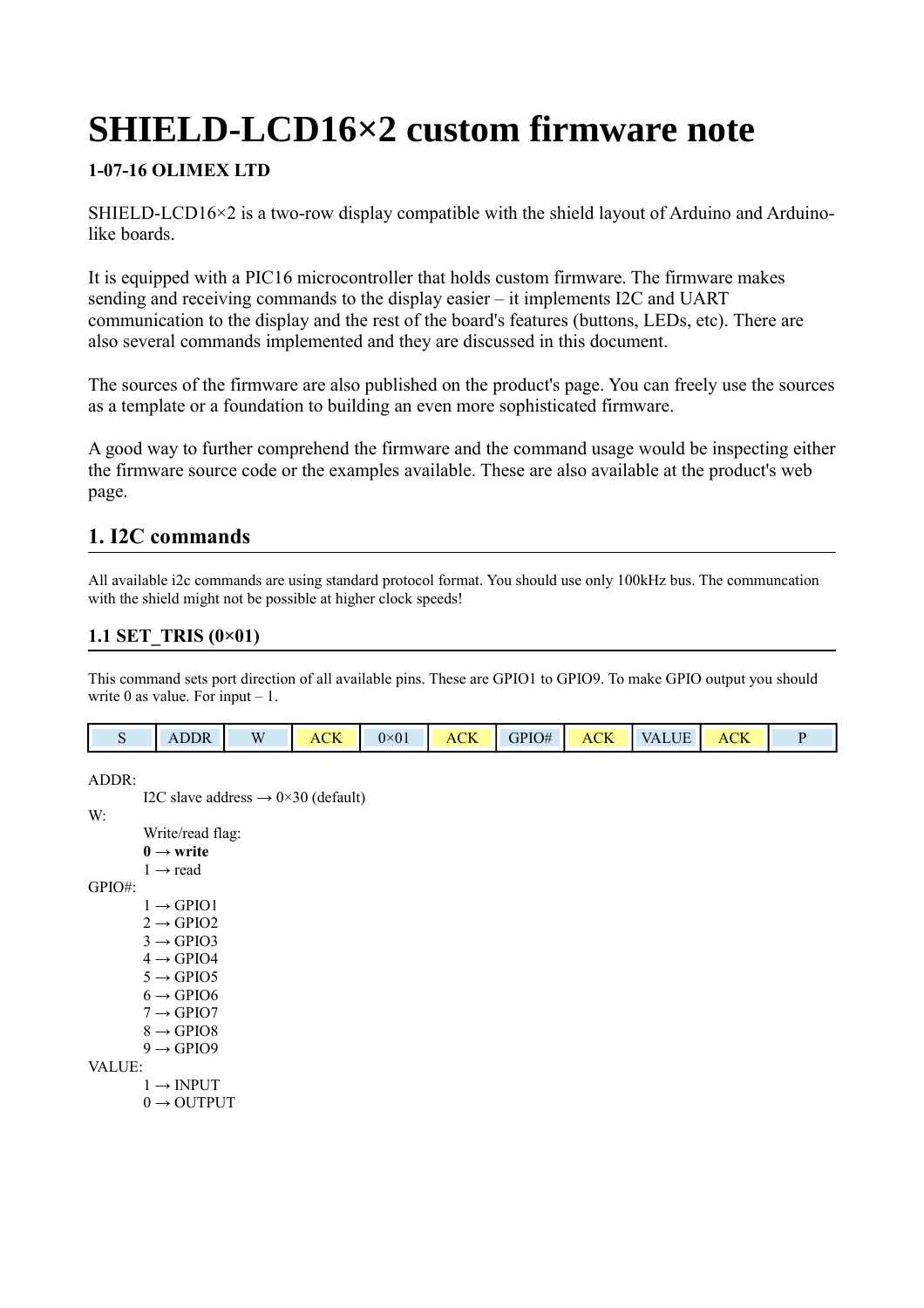## **1.2 SET\_LAT (0×02)**

If a pin is configured as output you can set its level using this command. Valid values as 0 for low level and 1 – for high. They correspond to 0V and 3.3V.

| ADDR<br>$\mathbf{A}$ . | $\overline{M}$ | $\sim$ Tz<br>Δı<br>AUN | $0 \times 02$ | $\sim$ T $\tau$<br>$\mathbf{A}$<br>TULL | GPIO# | $\sim$ T $\tau$<br>ACK. | <b>ALUF</b><br>$\Delta V$ | $\cap V$<br>ACK |  |
|------------------------|----------------|------------------------|---------------|-----------------------------------------|-------|-------------------------|---------------------------|-----------------|--|
|                        |                |                        |               |                                         |       |                         |                           |                 |  |

ADDR:

I2C slave address  $\rightarrow$  0×30 (default)

W:

Write/read flag:

**0 → write**  $1 \rightarrow$  read

GPIO#:

 $1 \rightarrow$  GPIO1

 $2 \rightarrow$  GPIO2

 $3 \rightarrow$  GPIO3

 $4 \rightarrow$  GPIO4

 $5 \rightarrow$  GPIO5

 $6 \rightarrow$  GPIO6

 $7 \rightarrow$  GPIO7

 $8 \rightarrow$  GPIO8

 $9 \rightarrow GPIO9$ 

#### VALUE:

 $1 \rightarrow HIGH (3.3V)$ 

 $0 \rightarrow$  LOW (0V)

## **1.3 GET\_PORT (0×03)**

If GPIO is configured as input you can periodically read its state with this command. Like in the previous command 1 corresponds to high level  $(3.3V)$  and  $0 - low (0V)$ .

| S ADDR W ACK 0×03 ACK GPIO# ACK P S ADDR R ACK VAL NACK P |  |
|-----------------------------------------------------------|--|
|-----------------------------------------------------------|--|

```
ADDR:
            I2C slave address \rightarrow 0×30 (default)
W:
            Write/read flag:
            0 → write 
            1 \rightarrow read
R:
            Write/read flag:
            0 \rightarrow write
            1 \rightarrow read
GPIO#:
            1 \rightarrow GPIO1
           2 \rightarrow GPIO2
            3 \rightarrow GPIO3
           4 \rightarrow GPIO4
            5 \rightarrow GPIO5
            6 \rightarrow GPIO6
            7 \rightarrow GPIO7
            8 \rightarrow GPIO8
            9 \rightarrow GPIO9VALUE:
            1 \rightarrow HIGH (3.3V)0 \rightarrow LOW (0V)
```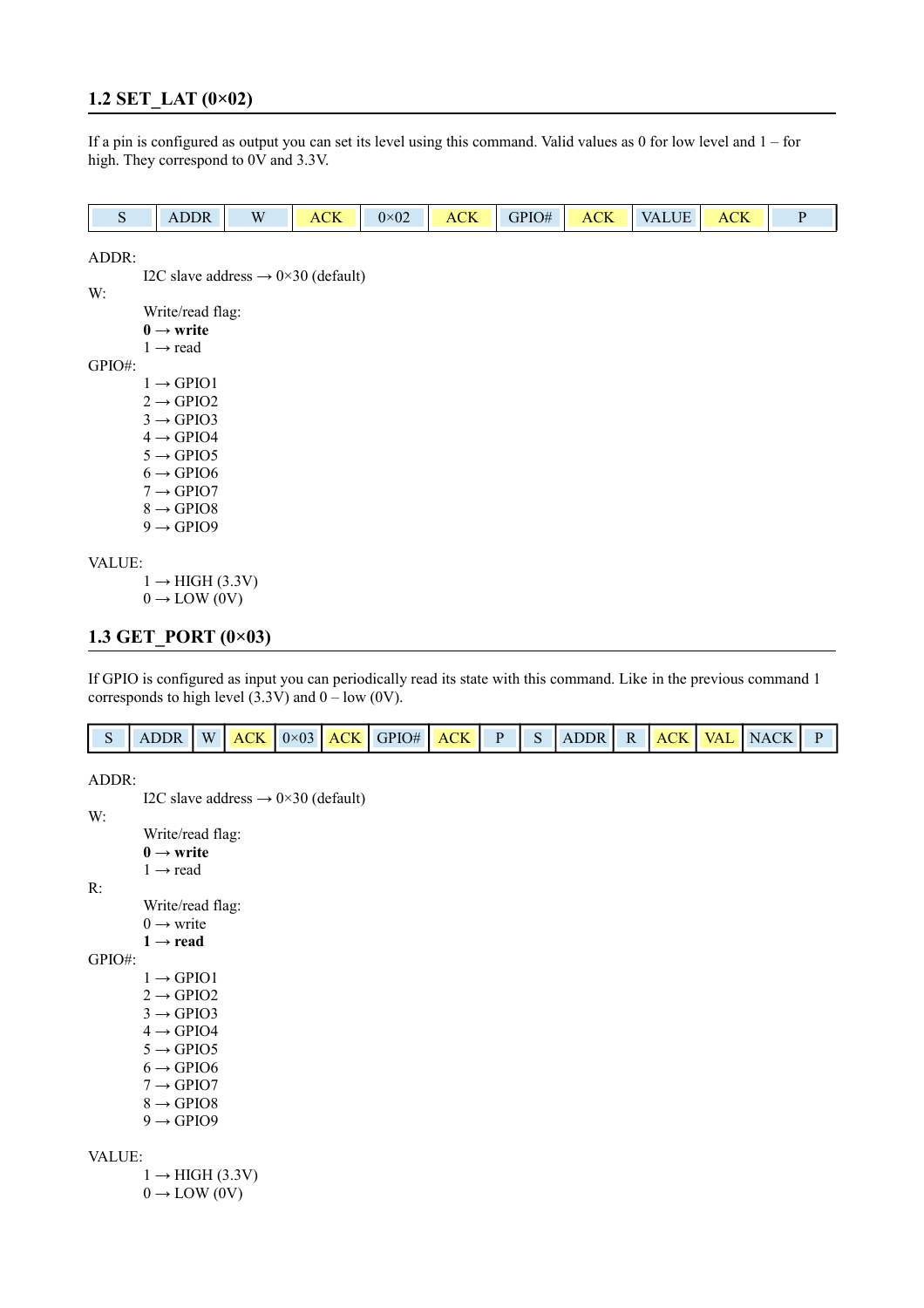## **1.4 GET\_BUT (0×05)**

The state of the four buttons can be read all the same time using one command. The four LSB of the returned value represent the state of the buttons. For example when the comm returns 0×05 this means:

 $0\times05 \rightarrow 0000000101$ 

This means:

button1  $\rightarrow$  1  $\rightarrow$  OFF button $2 \rightarrow 0 \rightarrow ON$ button $3 \rightarrow 1 \rightarrow$  OFF button $4 \rightarrow 0 \rightarrow ON$ 

Notice that buttons default state is 1, so when the value is 0 the button is pressed.

|  | ຼ | . IK<br>$\Delta$ | W | $\sim$ TT | $\sim$<br>$\sim$ | CK<br>Δ( |  |  | $\Lambda$ | . . | $\mathbf{A}$ | $\sqrt{A}$ | $\cap$ K<br>$\overline{\phantom{0}}$ |  |
|--|---|------------------|---|-----------|------------------|----------|--|--|-----------|-----|--------------|------------|--------------------------------------|--|
|--|---|------------------|---|-----------|------------------|----------|--|--|-----------|-----|--------------|------------|--------------------------------------|--|

ADDR:

I2C slave address  $\rightarrow$  0×30 (default) W: Write/read flag: **0 → write**   $1 \rightarrow$  read R:

Write/read flag:  $0 \rightarrow$  write

**1 → read**

## **1.5 GET\_ID (0×20)**

You can verify that device is present using GET\_ID command. The returned value should be compared to the default one  $(0\times 65)$ .

|  | <b>ADDR</b> | $\mathbf{W}$ |  | $ACK$ $0 \times 20$ $ACK$ |  |  |  | $\mathbf{R}$ |  | ìК.<br>A ( |  | VAL NACK |  |
|--|-------------|--------------|--|---------------------------|--|--|--|--------------|--|------------|--|----------|--|
|--|-------------|--------------|--|---------------------------|--|--|--|--------------|--|------------|--|----------|--|

ADDR:

I2C slave address  $\rightarrow 0 \times 30$  (default) W: Write/read flag: **0 → write**   $1 \rightarrow$  read R: Write/read flag:

 $0 \rightarrow$  write

 $1 \rightarrow$  read

## **1.6 GET\_FRM (0×21)**

Same as above to check firmware version.

| W<br>ACK<br>$ACK$ $0 \times 21$ $\Box$<br>NACK<br>R.<br>$\blacksquare$<br>ו פרורי<br>ACK<br>VAI.<br>. . |
|---------------------------------------------------------------------------------------------------------|
|---------------------------------------------------------------------------------------------------------|

ADDR:

I2C slave address  $\rightarrow 0 \times 30$  (default)

W:

Write/read flag: **0 → write**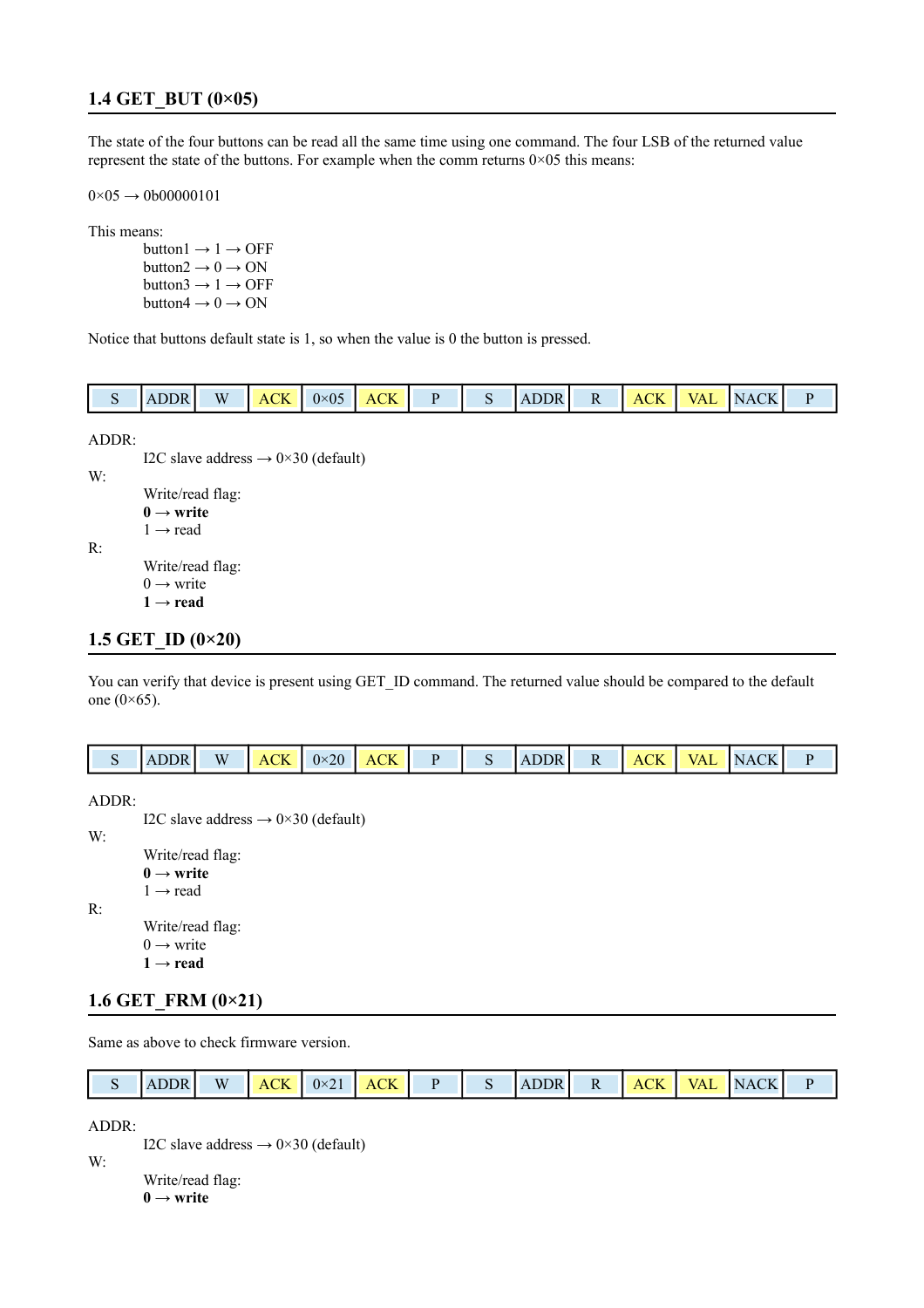R:

 $1 \rightarrow$  read

Write/read flag:  $0 \rightarrow$  write  $1 \rightarrow$  read

## **1.7 LCD\_CLR (0×60)**

Clears everything that is displayed on the lcd.

| $- - -$<br>$\Delta$<br>$1100 + 11$ | $\mathbf{X}$ | $\overline{C}$<br>.<br>reix | $2\times 60$ | $\sim$ T $\tau$<br>$A_{L1}$ |  |
|------------------------------------|--------------|-----------------------------|--------------|-----------------------------|--|
|                                    |              |                             |              |                             |  |

ADDR:

I2C slave address  $\rightarrow 0 \times 30$  (default) W:

> Write/read flag: **0 → write**  $1 \rightarrow$  read

## **1.8 LCD\_WR (0×61)**

Writes one character at time at position Y, X.

X must be between 0 and 15. Y must be between 0 and 1.

| <b>ADDR</b> | W | $\parallel$ ACK $\parallel$ 0×61 $\parallel$ ACK |  | <b>ACK</b> |  | ACK CHAR ACK |  |
|-------------|---|--------------------------------------------------|--|------------|--|--------------|--|
|             |   |                                                  |  |            |  |              |  |

#### ADDR:

I2C slave address  $\rightarrow 0 \times 30$  (default)

W:

```
Write/read flag:
0 \rightarrow write
1 \rightarrow read
```
#### Y:

Y coordinate  $\rightarrow 0-1$ 

#### X:

X coordinate  $\rightarrow$  0 – 15

#### CHAR:

Hex code of displayed character

## **1.9 SET\_BL (0×62)**

This is used to turn on and off the backlight of LCD. It can vary from 0 to 255.

| ADDR | W | $\sim$ TZ<br>ACK | $\epsilon$<br>$0\times 62$ | <b>ACK</b> | /ALUE | $\bigcap$<br>ACK |  |
|------|---|------------------|----------------------------|------------|-------|------------------|--|

#### ADDR:

W:

I2C slave address  $\rightarrow 0 \times 30$  (default) Write/read flag:  $0 \rightarrow$  write  $1 \rightarrow$  read

#### VALUE:

Blacklisting level  $\rightarrow$  from 0 to 255